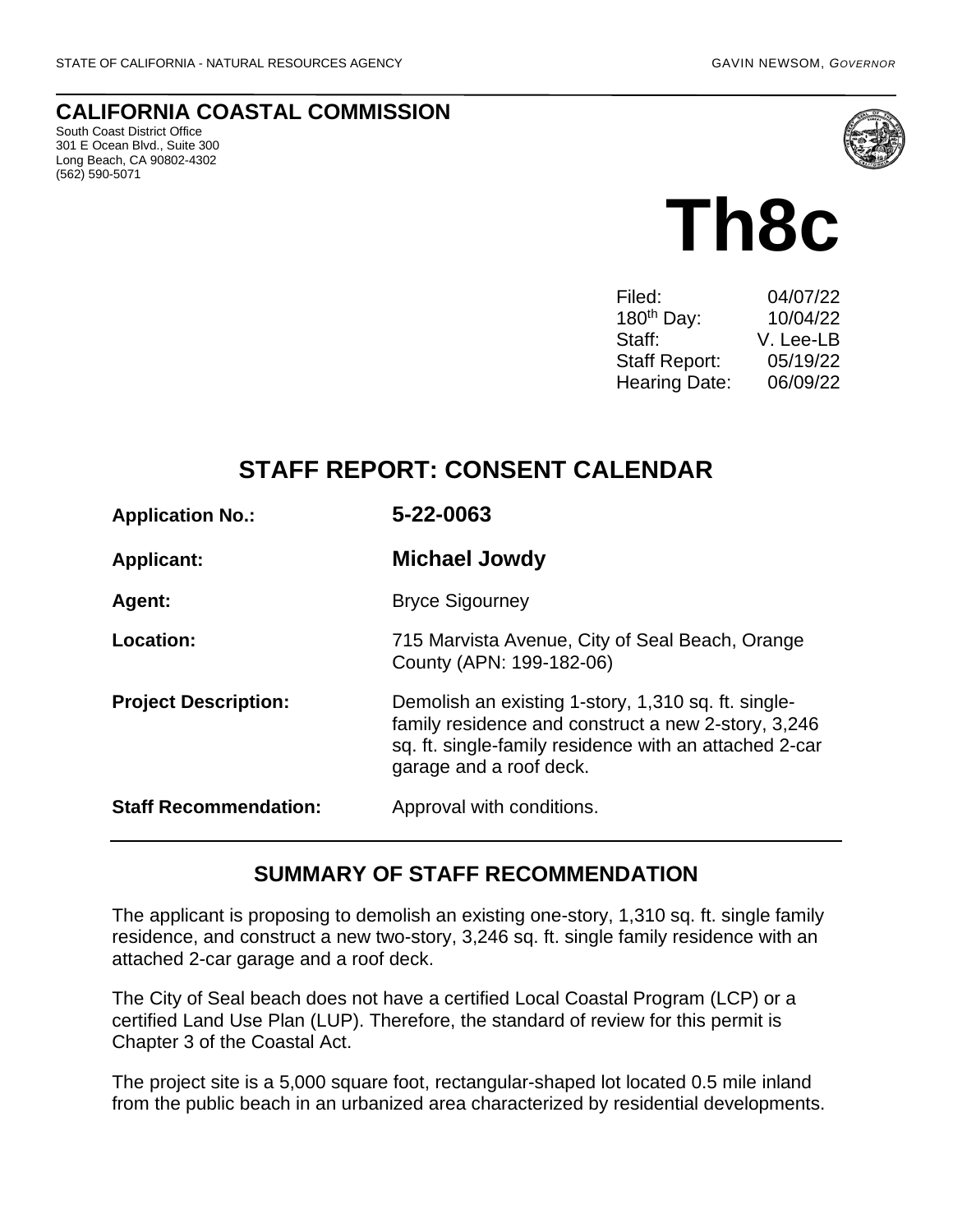The project site is zoned Residential Low Density-9 (RLD-9), which permits singlefamily residences to be developed. The proposed residence is of a similar mass, scale, and character as the surrounding development. There will be no net change in the number of housing units as the project will maintain one residential unit onsite. There are no public coastal views within the vicinity of the project site, so the project will not adversely impact public coastal views. The project provides adequate onsite vehicle parking, will not displace any public parking resources, and thus is consistent with the Coastal Act's public access policies. No grading is proposed as part of the project.

Although the project site is not located within the first line of development adjacent to the ocean, the site is within a large, low-lying coastal area that is vulnerable to flooding associated with sea level rise. According to CoSMoS sea level rise models, the project site is susceptible to flooding under the medium-high risk aversion scenario of6.6 ft. of sea level rise, not including a storm scenario, which may occur before the anticipated end of the structure's 75-year expected life. Flooding could be more severe during a storm or king tide event. No shoreline protective device is proposed to protect the development pursuant to this permit. However, given that the applicant is proposing to construct a new residence in a hazardous location, staff recommends the Commission impose **Special Condition 1**, requiring the applicant to agree that no future shoreline protective device may be relied on to protect the development authorized by this permit. In addition, this condition requires that if any part of the proposed development becomes threatened by coastal hazards in the future, the threatened development must be removed rather than protected in place. Staff also recommends the Commission impose **Special Condition 5**, requiring the applicant to assume the potential risk of injury and damage arising from coastal hazards that may threaten the development. Since coastal processes are dynamic and structural development may alter the natural environment, future development adjacent to the beach could adversely affect future shoreline conditions if not properly evaluated. Thus, staff also recommends that the Commission impose **Special Condition 6**, which requires the applicant obtain a permit amendment or new permit for any future improvements to the residence, garage, decks, or foundations. As proposed by the applicant and as conditioned by the Commission, the project can be found to be consistent with Section 30253 of the Coastal Act.

Commission staff recommends that the Commission **APPROVE** coastal development permit application 5-22-0063 with **seven** special conditions. The motion and resolution can be found on **Page 4**.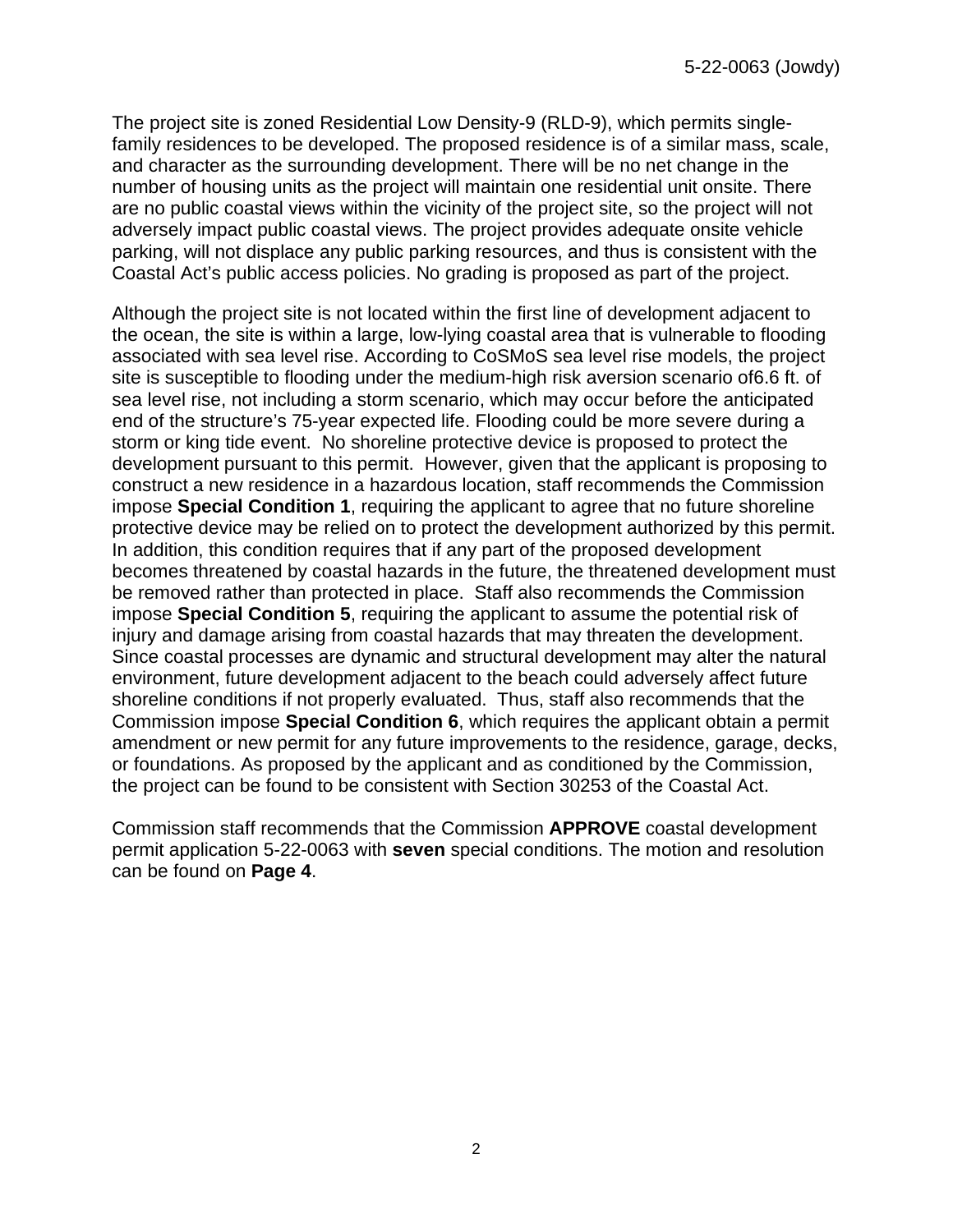# **TABLE OF CONTENTS**

| APPENDIX A - SUBSTANTIVE FILE DOCUMENTS  16 |  |
|---------------------------------------------|--|

# **EXHIBITS**

**Exhibit 1 - Vicinity Map and Project Site** 

**Exhibit 2 - Project Plans** 

Exhibit 3 - CoSMoS Flood Map Analyses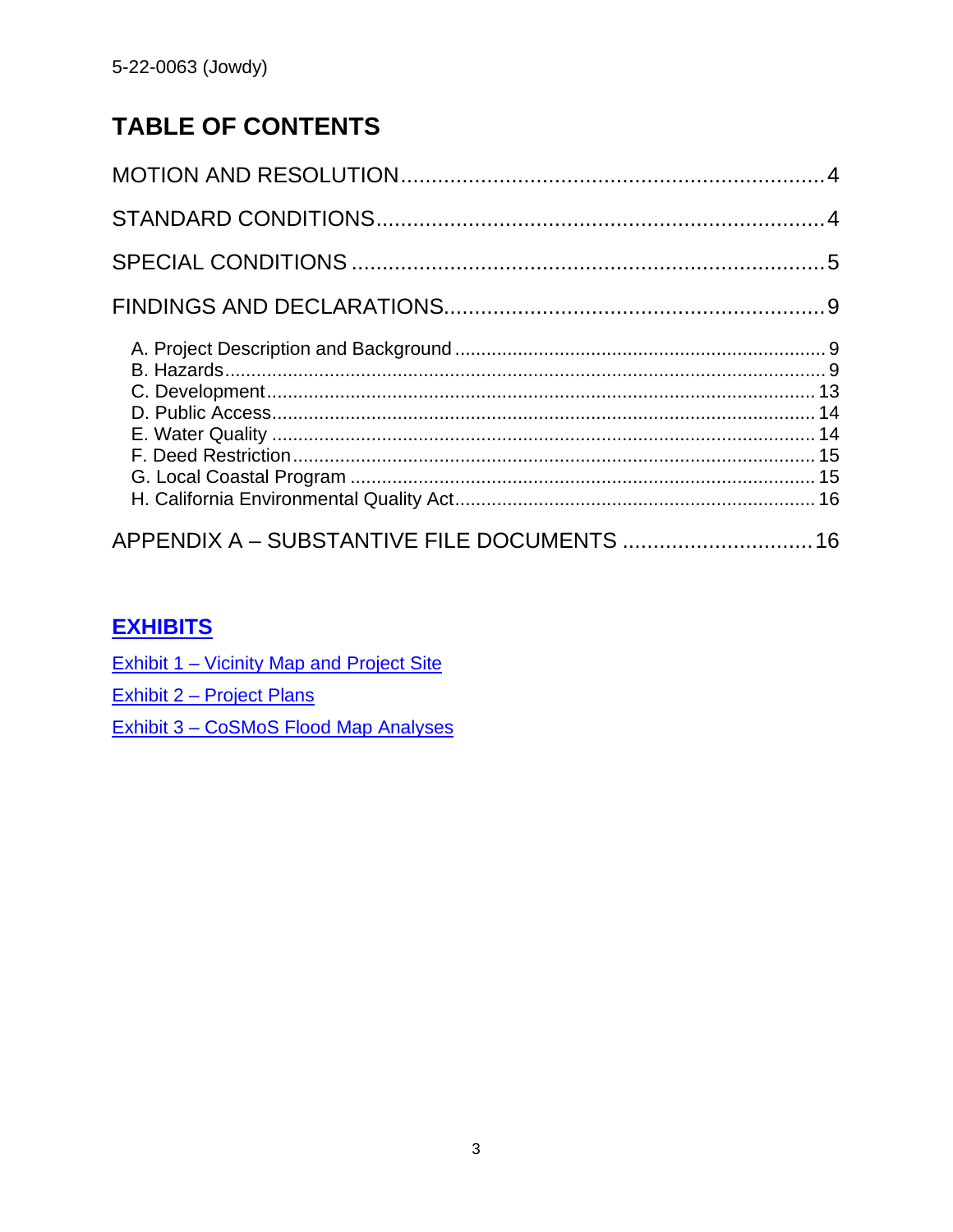# <span id="page-3-0"></span>**MOTION AND RESOLUTION**

#### **Motion:**

I move that the Commission approve the coastal development permit applications included on the consent calendar in accordance with the staff recommendations.

Staff recommends a **YES** vote on the foregoing motion. Passage of this motion will result in approval of all the permits included on the consent calendar. The motion passes only by affirmative vote of a majority of Commissioners present.

#### **Resolution:**

The Commission hereby approves the Coastal Development Permit for the proposed project and adopts the findings set forth below on grounds that the development as conditioned will be in conformity with the policies of Chapter 3 of the Coastal Act and will not prejudice the ability of the local government having jurisdiction over the area to prepare a Local Coastal Program conforming to the provisions of Chapter 3. Approval of the permit complies with the California Environmental Quality Act because either 1) feasible mitigation measures and/or alternatives have been incorporated to substantially lessen any significant adverse effects of the development on the environment, or 2) there are no further feasible mitigation measures or alternatives that would substantially lessen any significant adverse impacts of the development on the environment.

# <span id="page-3-1"></span>**STANDARD CONDITIONS**

- **1. Notice of Receipt and Acknowledgment**. The permit is not valid and development shall not commence until a copy of the permit, signed by the applicants or authorized agent, acknowledging receipt of the permit and acceptance of the terms and conditions, is returned to the Commission office.
- **2. Expiration**. If development has not commenced, the permit will expire two years from the date on which the Commission voted on the application. Development shall be pursued in a diligent manner and completed in a reasonable period of time. Application for extension of the permit must be made prior to the expiration date.
- **3. Interpretation**. Any questions of intent or interpretation of any condition will be resolved by the Executive Director or the Commission.
- **4. Assignment**. The permit may be assigned to any qualified person, provided assignee files with the Commission an affidavit accepting all terms and conditions of the permit.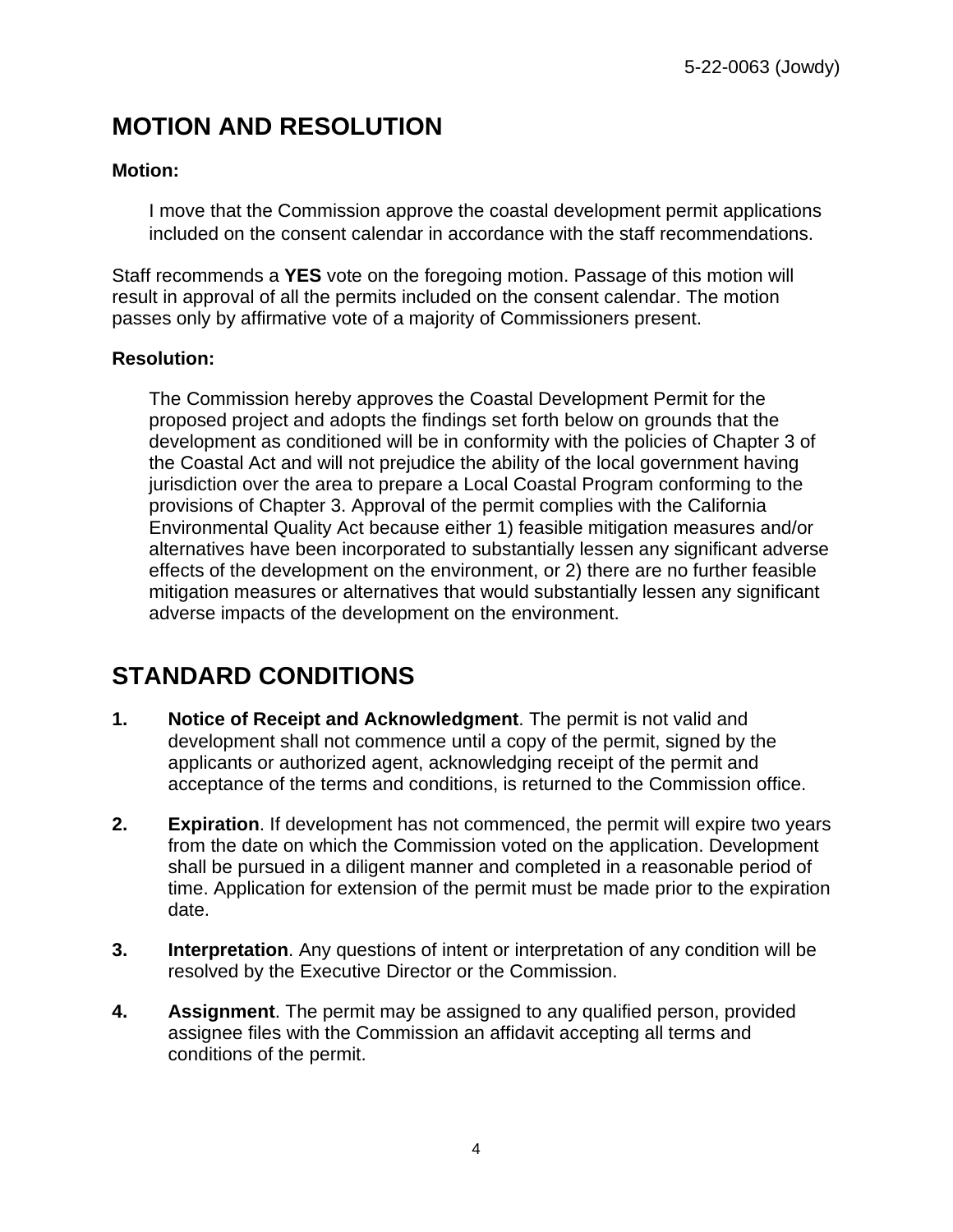**5. Terms and Conditions Run with the Land**. These terms and conditions shall be perpetual, and it is the intention of the Commission and the applicants to bind all future owners and possessors of the subject property to the terms and conditions.

# <span id="page-4-0"></span>**SPECIAL CONDITIONS**

#### **1. Waiver of Rights to Future Shoreline Protective Device.**

- **A.** By acceptance of this permit, the applicants/landowners agree, on behalf of themselves and any successors and assigns, that no new shoreline protective device(s) shall be constructed to protect the development approved pursuant to Coastal Development Permit No. 5-22-0063 including, but not limited to, the residence, garage, balcony, patio, deck, and any other future improvements, in the event that the development is threatened with damage or destruction from waves, erosion, storm conditions, liquefaction, sea level rise, or any other coastal hazards in the future. By acceptance of this permit, the applicants/landowners hereby waive, on behalf of themselves and all successors and assigns, any rights to construct such devices that may exist under applicable law. By acceptance of this permit, the permittee acknowledges that the development authorized by this permit – including, but not limited to, the residence, garage, balcony, patio, deck and any other future improvements – constitutes new development under the Coastal Act, and is therefore not entitled to a shoreline protective device under Section 30235 of the Coastal Act. Thus, by acceptance of this permit, the permittee hereby waives, on behalf of itself and all successors and assigns, any rights to construct such shoreline protective devices to protect the development approved pursuant to CDP No. 5-22-0063.
- **B.** By acceptance of this Permit, the permittee further agrees, on behalf of itself and all successors and assigns, that they are required to remove all or a portion of the development authorized by the permit, including, but not limited to, the residence, garage, balcony, patio, deck, and any other future improvements, and restore the site, if: (1) the City or any other government agency with legal jurisdiction has issued a final order, not overturned through any appeal or writ proceedings, determining that the structures are currently and permanently unsafe for occupancy or use due to damage or destruction from waves, flooding, erosion or other hazards related to coastal processes, and that there are no feasible measures that could make the structures suitable for habitation or use without the use of shoreline protective devices; (2) essential services to the site (e.g., utilities, roads) can no longer feasibly be maintained due to the coastal hazards listed above; (3) removal is required pursuant to LCP policies for sea level rise adaptation planning; or (4) the development requires new and/or augmented shoreline protective devices that conflict with relevant LCP or Coastal Act policies.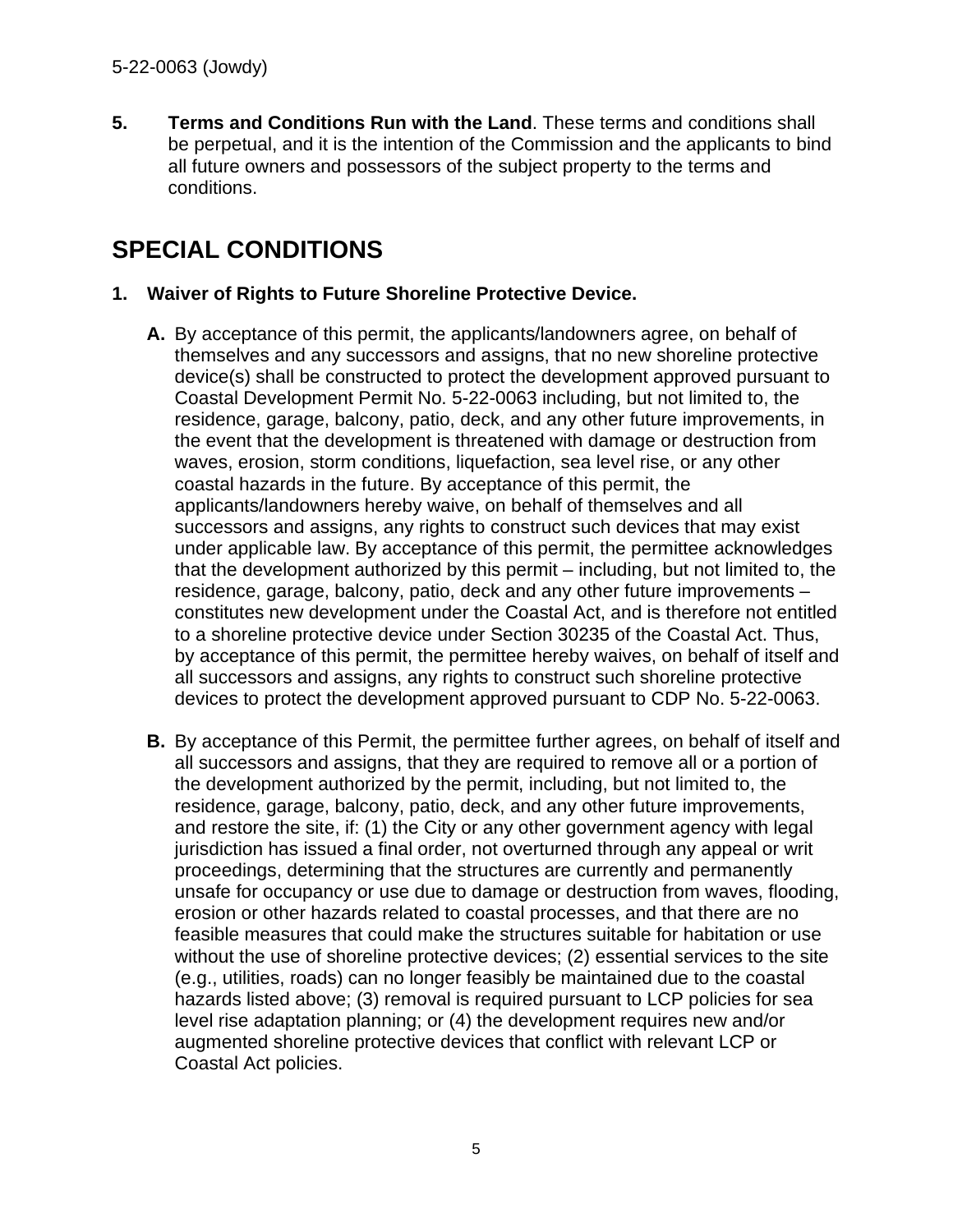**2. Landscaping-Drought Tolerant, Non-Invasive Plants.** Vegetated landscaped areas shall only consist of native plants or non-native drought tolerant plants that are non-invasive. No plant species listed as problematic and/or invasive by the California Native Plant Society [\(http://www.CNPS.org/\)](about:blank), the California Invasive Plant Council (formerly the California Exotic Pest Plant Council) [\(http://www.cal](about:blank)[ipc.org/\)](about:blank), or as may be identified from time to time by the State of California shall be employed or allowed to naturalize or persist on the site. No plant species listed as a "noxious weed" by the State of California or the U.S. Federal Government shall be utilized within the property. All plants shall be low water use plants as identified by California Department of Water Resources (See: [https://ucanr.edu/sites/WUCOLS/files/183488.pdf\)](https://ucanr.edu/sites/WUCOLS/files/183488.pdf).

#### **3. Drainage Plans.**

- **A.** The applicant shall undertake development in accordance with the drainage and run-off control plan received by the Commission on March 4, 2022 showing that roof and surface runoff will be captured by an on-site drainage system that connects to the municipal storm drain system. The drainage features and BMPs shall be maintained in a functional state for as long as the residential development exists on the site.
- **B.** Any proposed changes to the approved plan shall be reported to the Executive Director. No changes to the approved plan shall occur without a Commission amendment to this coastal development permit unless the Executive Director determines that no amendment is legally required.
- **4. Storage of Construction Materials, Mechanized Equipment, and Removal of Construction Debris.** The permittee shall comply with the following constructionrelated requirements:
	- **A.** No demolition or construction materials, debris, or waste shall be placed or stored where it may enter sensitive habitat, receiving waters or a storm drain, or be subject to wave, wind, rain, or tidal erosion and dispersion;
	- **B.** No demolition or construction equipment, materials, or activity shall be placed in or occur in any location that would result in impacts to environmentally sensitive habitat areas, streams, wetlands or their buffers;
	- **C.** Any and all debris resulting from demolition or construction activities, and any remaining construction material, shall be removed from the project site within 24 hours of completion of the project;
	- **D.** Demolition or construction debris and sediment shall be removed from work areas each day that demolition or construction occurs to prevent the accumulation of sediment and other debris that may be discharged into coastal waters;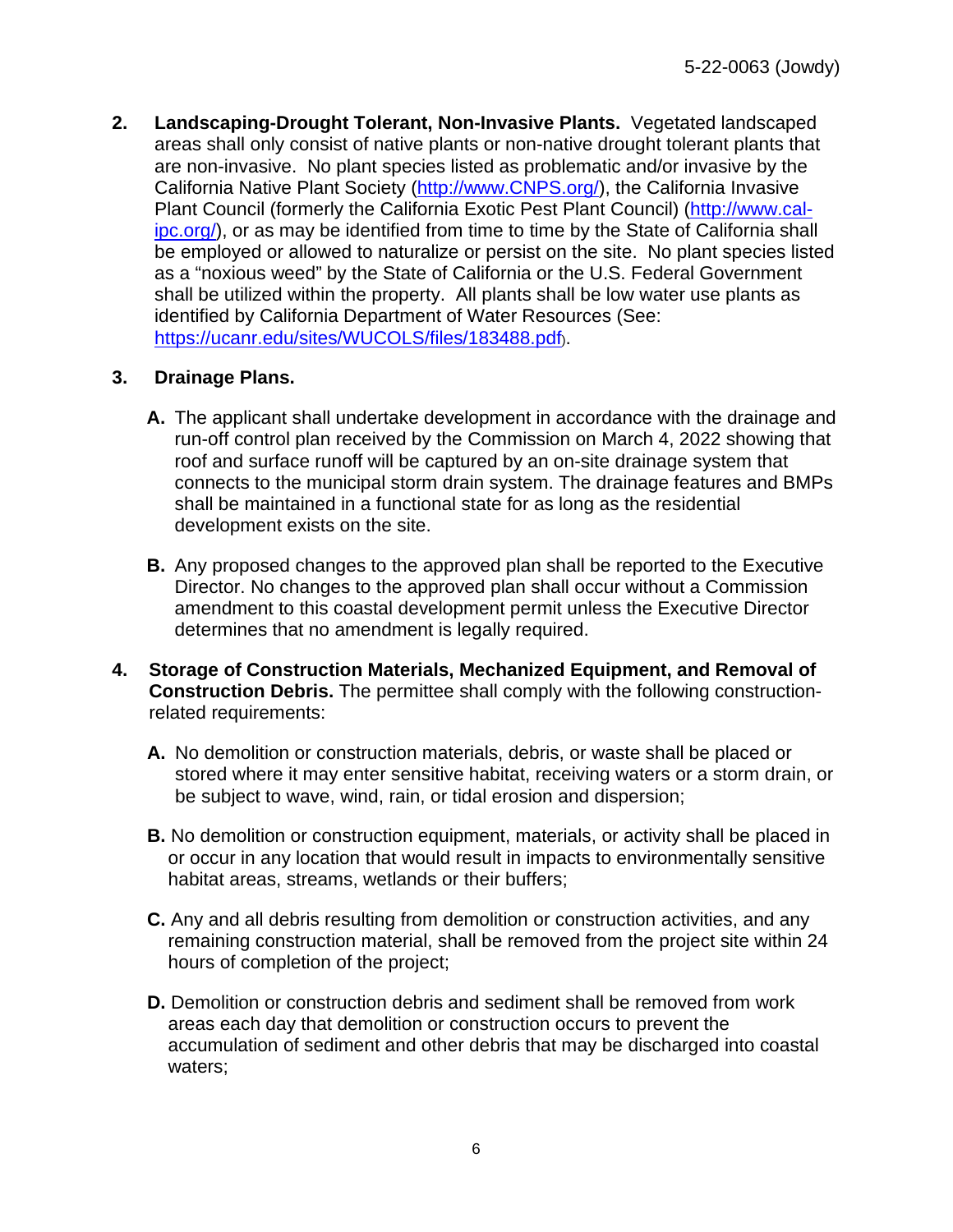- **E.** All trash and debris shall be disposed in the proper trash and recycling receptacles at the end of every construction day;
- **F.** The applicants shall provide adequate disposal facilities for solid waste, including excess concrete, produced during demolition or construction;
- **G.** Debris shall be disposed of at a legal disposal site or recycled at a recycling facility. If the disposal site is located in the Coastal Zone, a coastal development permit or an amendment to this permit shall be required before disposal can take place unless the Executive Director determines that no amendment or new permit is legally required;
- **H.** All stock piles and construction materials shall be covered, enclosed on all sides, shall be located as far away as possible from drain inlets and any waterway, and shall not be stored in contact with the soil;
- **I.** Machinery and equipment shall be maintained and washed in confined areas specifically designed to control runoff. Thinners or solvents shall not be discharged into sanitary or storm sewer systems;
- **J.** The discharge of any hazardous materials into any receiving waters shall be prohibited;
- **K.** Spill prevention and control measures shall be implemented to ensure the proper handling and storage of petroleum products and other construction materials. Measures shall include a designated fueling and vehicle maintenance area with appropriate berms and protection to prevent any spillage of gasoline or related petroleum products or contact with runoff. The area shall be located as far away from the receiving waters and storm drain inlets as possible;
- **L.** Best Management Practices (BMPs) and Good Housekeeping Practices (GHPs) designed to prevent spillage and/or runoff of demolition or construction-related materials, and to contain sediment or contaminants associated with demolition or construction activity, shall be implemented prior to the on-set of such activity; and
- **M.** All BMPs shall be maintained in a functional condition throughout the duration of construction activity.
- **5. Assumption of Risk, Waiver of Liability and Indemnity.** By acceptance of this permit, the applicant acknowledges and agrees (i) that the site may be subject to hazards including but not limited to waves, erosion, storm conditions, liquefaction, flooding, and sea level rise; (ii) to assume the risks to the permittee and the property that is the subject of this permit of injury and damage from such hazards in connection with this permitted development; (iii) to unconditionally waive any claim of damage or liability against the Commission, its officers, agents, and employees for injury or damage from such hazards; (iv) to indemnify and hold harmless the Commission, its officers, agents, and employees with respect to the Commission's approval of the project against any and all liability, claims, demands, damages,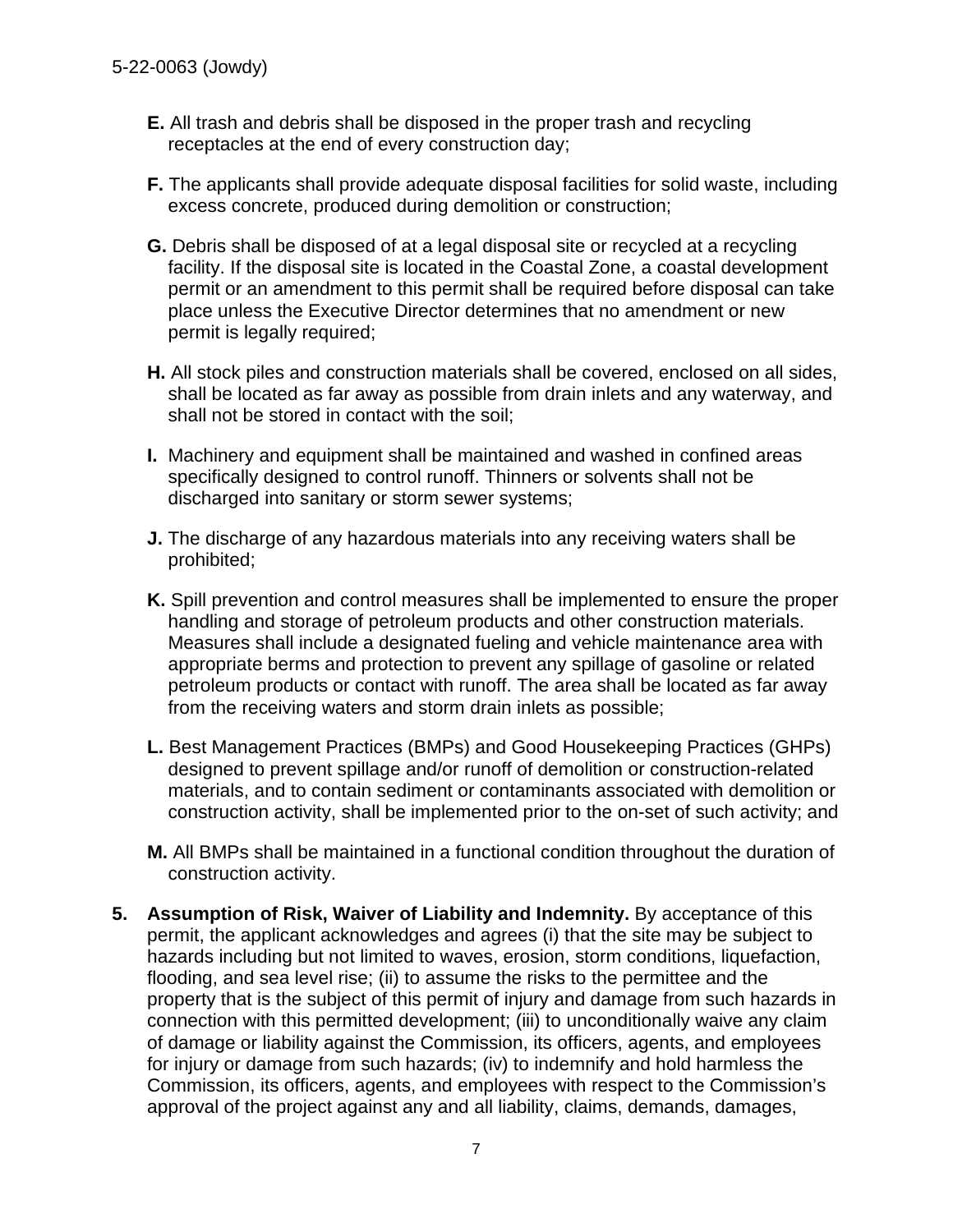costs (including costs and fees incurred in defense of such claims), expenses, and amounts paid in settlement arising from any injury or damage due to such hazards; (v) that sea level rise could render it difficult or impossible to provide services to the site (e.g., maintenance of roadways, utilities, sewage or water systems), thereby constraining allowed uses of the site or rendering it uninhabitable; (vi) that the boundary between public land (tidelands) and private land may shift with rising seas, the structure may eventually be located on public trust lands, and the development approval does not permit encroachment onto public trust land; (vii) any future encroachment must be removed unless the Coastal Commission determines that the encroachment is legally permissible pursuant to the Coastal Act and authorizes it to remain, and any future encroachment would also be subject to the State Lands Commission's (or other trustee agency's) leasing approval; and (viii) that the structure may be required to be removed or relocated and the site restored if it becomes unsafe or if removal is required pursuant to the Coastal Act.

- **6. Future Development.** This permit is only for the development described in CDP No. 5-22-0063. Pursuant to Title 14 of the California Code of Regulations Section 13250(b), the exemptions otherwise provided in Public Resources Code Section 30610(a) shall not apply to the development governed by CDP No. 5-22-0063. Accordingly, any future improvements to the residence, garage, decks, and any other future improvements including but not limited to repair and maintenance identified as requiring a permit in Public Resources Code Section 30610(d) and Title 14 of the California Code of Regulations Sections 13252(a)-(b), shall require an amendment to CDP No. 5-22-0063 from the Commission or shall require an additional CDP from the Commission or from the applicable certified local government.
- **7. Deed Restriction.** PRIOR TO ISSUANCE OF THIS COASTAL DEVELOPMENT PERMIT, the applicant shall submit to the Executive Director for review and approval documentation demonstrating that the applicants have executed and recorded against the parcel(s) governed by this permit a deed restriction, in a form and content acceptable to the Executive Director: (1) indicating that, pursuant to this permit, the California Coastal Commission has authorized development on the subject property, subject to terms and conditions that restrict the use and enjoyment of that property; and (2) imposing the Special Conditions of this permit, as covenants, conditions and restrictions on the use and enjoyment of the Property. The deed restriction shall include a legal description of the entire parcel or parcels governed by this permit. The deed restriction shall also indicate that, in the event of an extinguishment or termination of the deed restriction for any reason, the terms and conditions of this permit, shall continue to restrict the use and enjoyment of the subject property so long as either this permit or the development it authorizes, or any part, modification, or amendment thereof, remains in existence on or with respect to the subject property.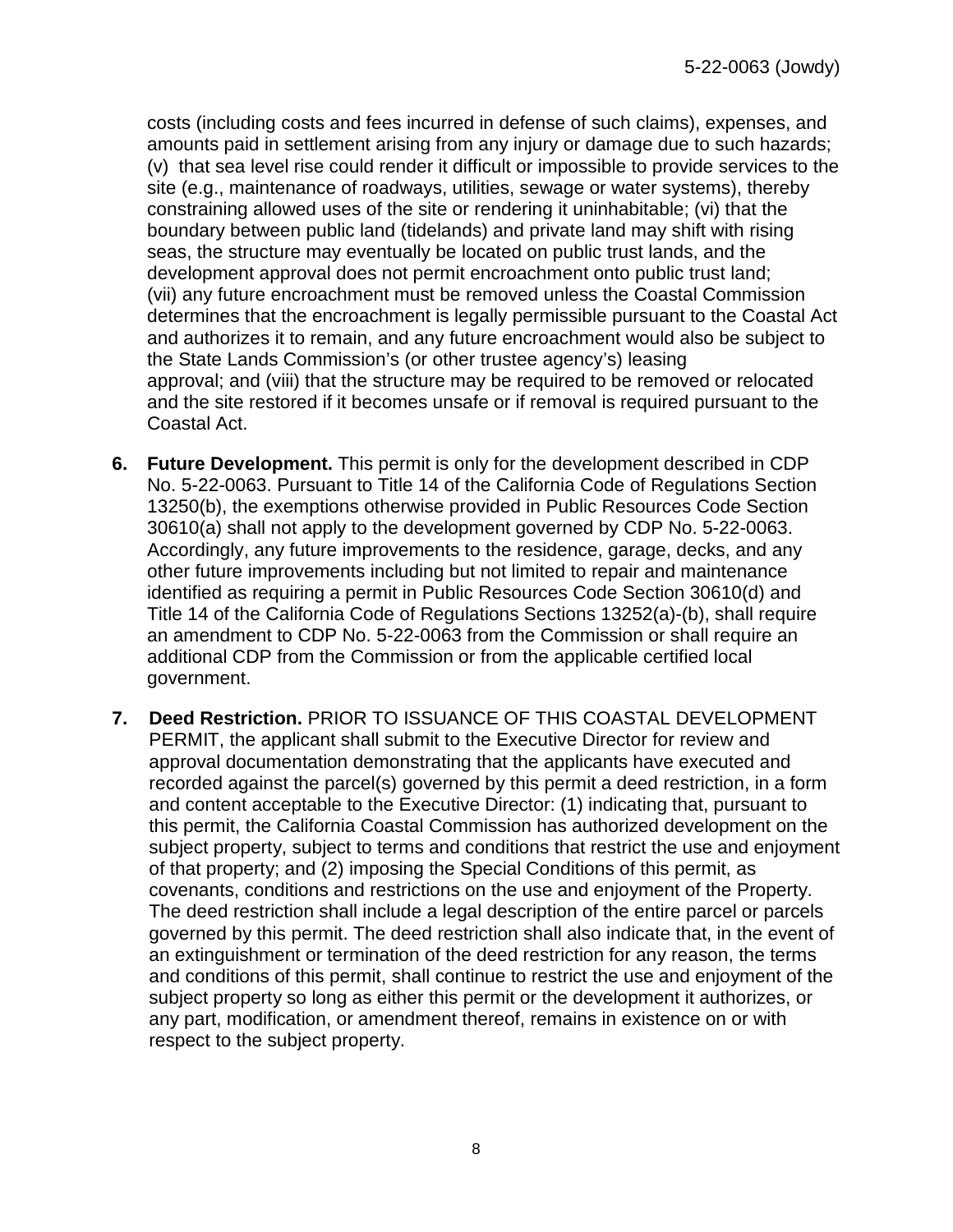# <span id="page-8-0"></span>**FINDINGS AND DECLARATIONS**

## <span id="page-8-1"></span>**A. Project Description and Background**

The applicant is proposing to demolish an existing 1-story, 1,310 sq. ft. single-family residence and construct a new 2-story, 3,246 sq. ft. single-family residence with an attached 2-car garage and a roof deck (**[Exhibit 2](https://documents.coastal.ca.gov/reports/2022/6/Th8c/Th8c-6-2022-exhibits.pdf)**). The project site is a 5,000 sq. ft., rectangular-shaped lot in an urbanized area characterized by single-family residential development **[\(Exhibit 1\)](https://documents.coastal.ca.gov/reports/2022/6/Th8c/Th8c-6-2022-exhibits.pdf)**. The project site is zoned Residential Low Density-9 (RLD-9), which permits single-family residences to be developed. The neighborhood in which the project site is located is characterized by one and two-story single-family residences, ranging between 1,195 and 3,790 sq. ft. in size. The proposed residence, at 25 ft. in height and 3,246 sq. ft. in size, is of a similar mass and scale as the surrounding development and will not be out of character with the area. There are no public coastal views within the vicinity of the project site, so the project will not adversely impact public coastal views. No grading is proposed for the project.

The project site is an inland lot that is sited in a developed area located 0.5 mile inland from the public beach and 0.3 mile inland from the San Gabriel River (**[Exhibit 1](https://documents.coastal.ca.gov/reports/2022/6/Th8c/Th8c-6-2022-exhibits.pdf)**). However, the project site is located in a low-lying coastal area that is subject to coastal hazards. The primary issue raised by the project is the potential for the project site to be impacted by coastal flooding resulting from sea level rise over the coming decades.

The City of Seal beach does not have a certified Local Coastal Program (LCP) or a certified Land Use Plan (LUP). Therefore, the standard of review for this permit is Chapter 3 of the Coastal Act.

## <span id="page-8-2"></span>**B. Hazards**

Section 30253 of the Coastal Act requires that new development minimize risks to life and property in hazardous areas, including areas subject to flooding. New development must also not significantly contribute to erosion or destruction of the site or surrounding area or require the construction of protective devices that would substantially alter natural landforms along bluffs and cliffs. The proposed project raises potential hazards concerns related to the project site's location in a low-lying area that is inherently vulnerable to flooding. Thus, potential hazards issues that must be addressed include the potential for flooding and storm hazards associated with locating development in an area that is vulnerable to flooding. These hazards may be exacerbated by the sea level rise that is expected to occur over the coming decades.

Sea level has been rising for many years. Several different approaches have been used to analyze the global tide gauge records in order to assess the spatial and temporal variations, and these efforts have yielded sea level rise rates ranging from about 1.2 mm/year to 1.7 mm/year (about 0.5 to 0.7 inches/decade) for the 20th century, but since 1990 the rate has more than doubled, and the rate of sea level rise continues to accelerate. Since the advent of satellite altimetry in 1993, measurements of absolute sea level from space indicate an average global rate of sea level rise of 3.4 mm/year or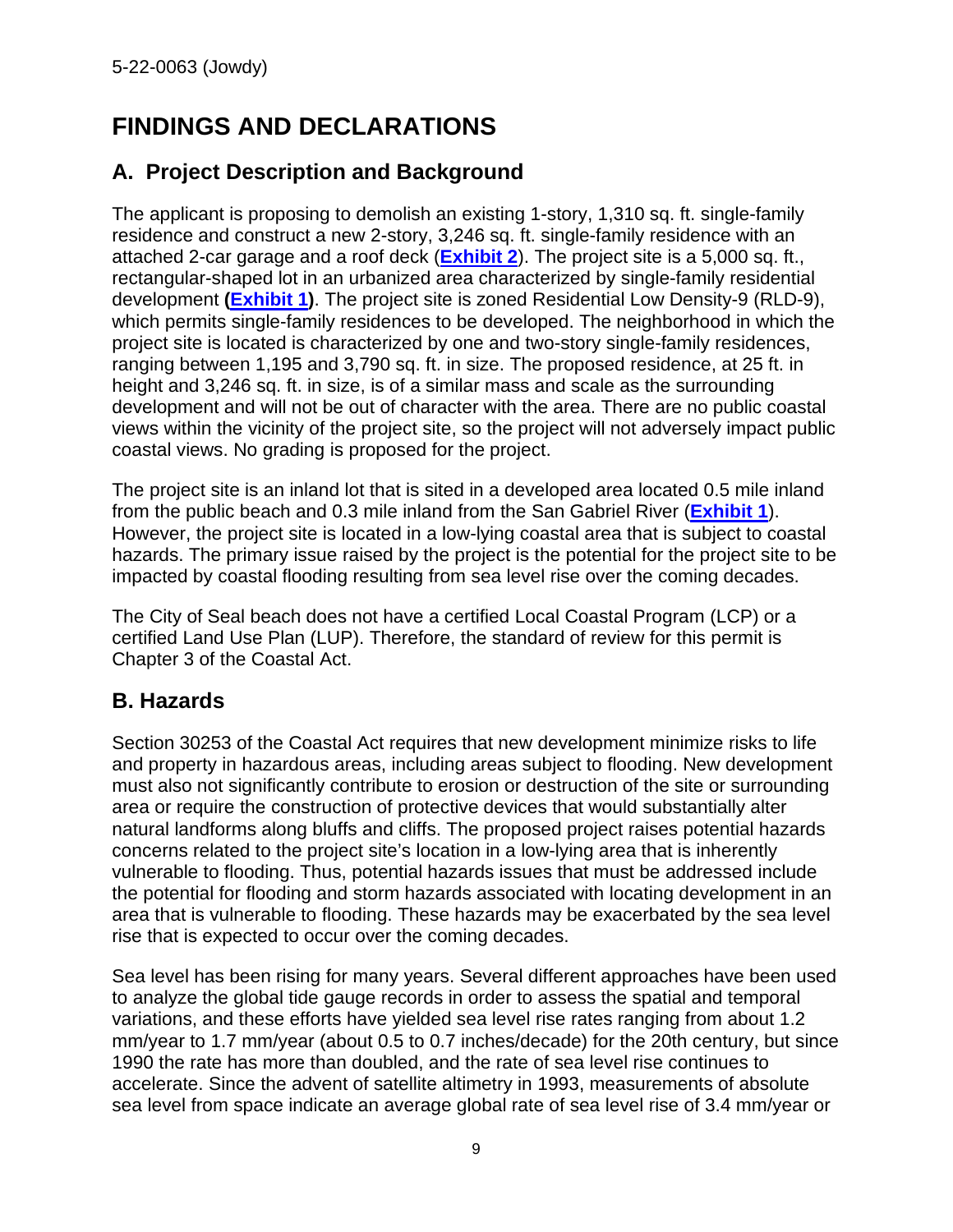1.3 inches/decade – more than twice the average rate over the 20th century and greater than any time over the past one thousand years. Recent observations of sea level along parts of the California coast have shown some anomalous trends; however, there is unequivocal evidence that the climate is warming, and such warming is expected to cause sea levels to rise at an accelerating rate throughout this century.

The State of California has undertaken significant research to understand how much sea level rise to expect over this century and to anticipate the likely impacts of such sea level rise. On November 7, 2018, the Commission adopted a science update to its Sea level Rise Policy Guidance. This document provides interpretive guidelines to ensure that projects are designed and built in a way that minimizes sea level rise risks to the development and avoids related impacts to coastal resources, consistent with Coastal Act Section 30253. These guidelines state, "to comply with Coastal Act Section 30253 or the equivalent LCP section, projects will need to be planned, located, designed, and engineered for the changing water levels and associated impacts that might occur over the life of the development." The most recent projections in the statewide sea level rise guidance indicate that sea levels in this area may rise between 3.2 feet and 6.7 feet by the year 2100, though there is a risk of more significant sea level rise depending on various uncertainties, including the dynamics of ice sheet loss. The projection is given in a range largely because researchers cannot know exactly how much greenhouse gases we will continue to emit over the coming decades – large-scale curtailment of greenhouse gas emissions would keep sea level rise towards the lower end of the projections, while business as usual emissions scenarios would result in the higher end of the projections. Because the world has continued along the "business as usual" scenario (and data suggests temperatures and sea level rise are tracking along the higher projections) as well as the inherent uncertainty regarding the exact rate of future sea level rise, the Ocean Protection Council and the Natural Resources Agency have continued to recommend that we avoid relying on the lower projections in planning and decision-making processes.

As our understanding of sea level rise continues to evolve, it is possible that sea level rise projections will continue to change as well (as evidenced by the recent updates to best available science). While uncertainty will remain with regard to exactly how much sea levels will rise and when, the direction of sea level change is clear, and it is critical to continue to assess sea level rise vulnerabilities when planning for future development. Importantly, maintaining a precautionary approach that considers high or even extreme sea level rise rates and includes planning for future adaptation will help ensure that decisions are made that will result in a resilient coastal California.

On the California coast, the effect of a rise in sea level will be the landward migration of the intersection of the ocean with the shore in many locations, which will result in increased flooding, erosion, and storm impacts to coastal areas. Along much of the California coast, the bottom depth controls the nearshore wave heights, with bigger waves occurring in deeper water. Since wave energy increases with the square of the wave height, a small increase in wave height can cause a significant increase in wave energy and wave damage. Combined with the physical increase in water elevation, a small rise in sea level can expose previously protected back shore development to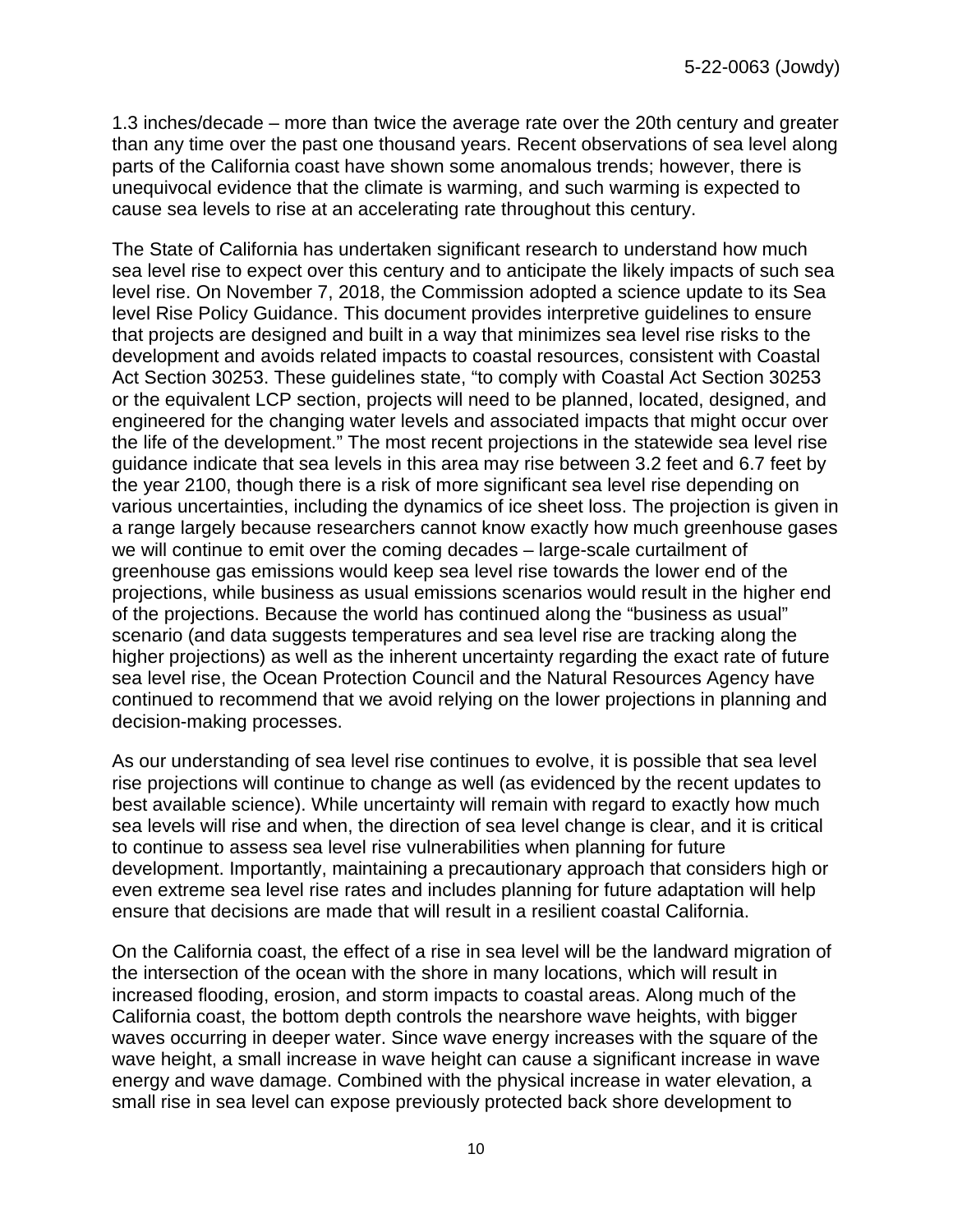increased wave action, and those areas that are already exposed to wave action will be exposed more frequently, with higher wave forces. Structures that are adequate for current storm conditions may not provide as much protection in the future.

Although the project site is not located within the first line of development adjacent to the ocean, the site is within a large, low-lying coastal area that is particularly vulnerable to flooding from both the ocean and the bay. This vulnerability is further exacerbated with sea level rise and increased storm surge activity.

The Coastal Commission, in line with statewide guidance, generally advocates for a precautionary approach to sea level rise adaptation planning, which stems from the overall importance of keeping development safe from coastal hazards and protecting coastal resources, consistent with the Coastal Act. It also derives from the fact that the costs and consequences associated with inadvertently underestimating SLR hazards could be quite high. As explained in the State of California Sea Level Rise Guidance written by the Ocean Protection Council (OPC), the "risk aversion scenario" is a principle of SLR risk analysis that is used to account for variable risk tolerance for different types of development by establishing SLR probability thresholds for varying degrees of risk aversion. For example, a critical infrastructure asset, such as a hospital, should be analyzed with high risk aversion, and would use a more precautionary range of probabilities of amounts of SLR, while a parking lot or a bike path could be analyzed with lower risk aversion. In this case, the risk aversion scenario recommended by both the Commission and OPC Guidance for residential projects is "medium-high," as it represents a scenario that is relatively high within the range of possible future SLR scenarios and is therefore appropriately precautionary. In other words, the statewide SLR guidance recommends use of the relatively high projection of SLR associated with the medium-high risk aversion scenario, even though it has a lower probability (1-in-200 chance), because of the high consequences to precious coastal resources, valuable development, and life and safety that would occur if SLR were underestimated, and the recognition that many of these impacts cannot be undone once they have occurred.

According to CoSMoS sea level rise models, under the medium-high risk aversion scenario, the project site is susceptible to flooding if 6.6 ft. of sea level rise occurs without any storm, which may occur before the anticipated end of the structure's 75 year expected life **[\(Exhibit 3\)](https://documents.coastal.ca.gov/reports/2022/6/Th8c/Th8c-6-2022-exhibits.pdf)**. Using CoSMoS sea level rise models and imposing a 100 year storm scenario, the project site is even more vulnerable to flooding, at a lower amount of sea level rise of 4.9 ft. While the City's existing flood control system (levees) provides some level of protection, as shown through CoSMoS, the project site would still be susceptible to flooding if 6.6 ft. of sea level rise occurs even with these levees in place, because flooding may come from the bay which is not bound by levees, and may seep up through the stormdrain system as already occurs during king tides. So while the project is located inland of the first line of residences and the nearby San Gabriel River, Anaheim Bay, and Seal Beach National Wildlife Sanctuary, and is not expected to be subject to wave action, flooding may still occur during the lifetime of the development and affect the residences and surrounding streets and utilities.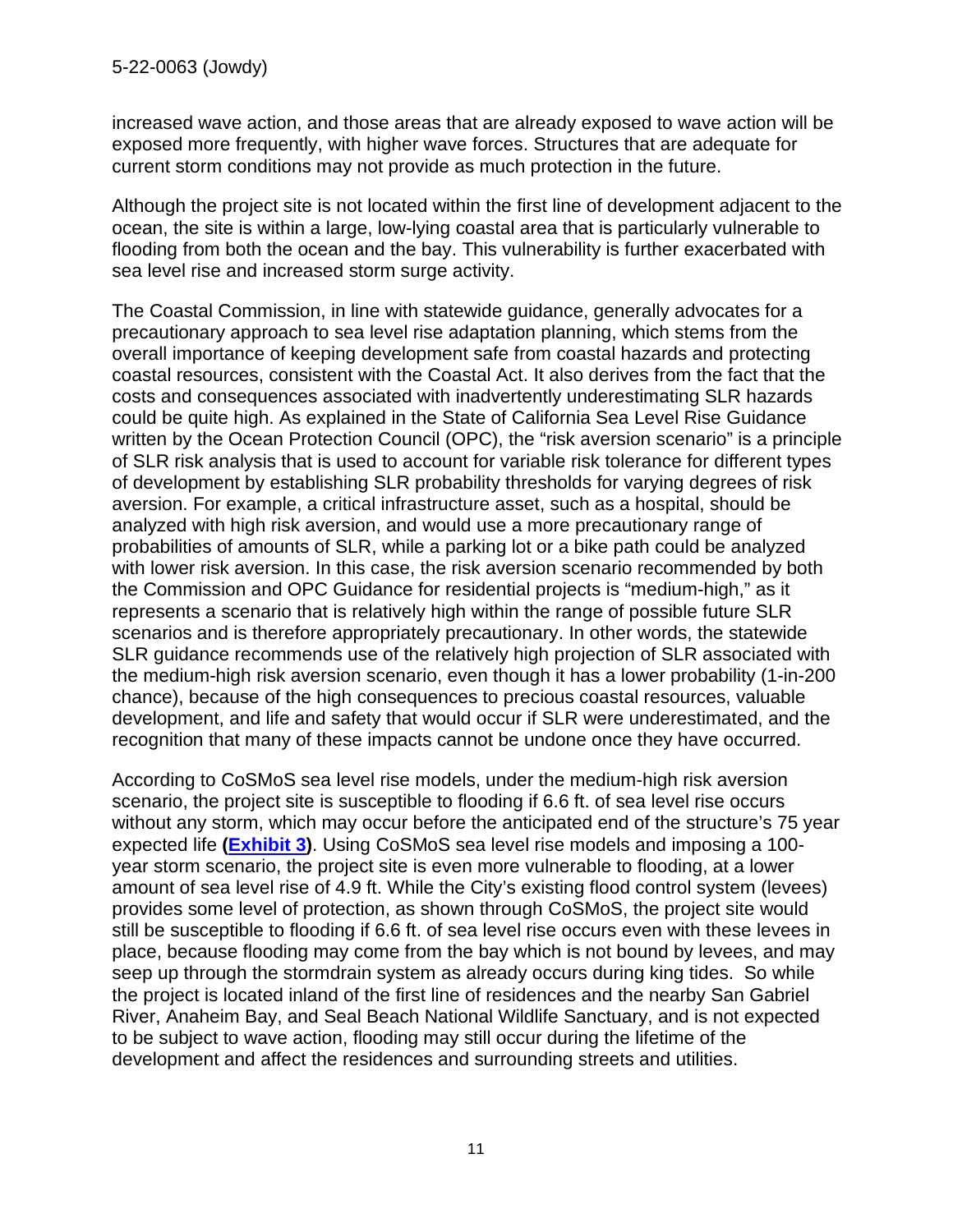Given the dynamic nature of coastal beaches, as well as the Commission's review of data indicating that the property could be impacted by sea level rise at some point in the future, it is important to ensure that the risks of developing on these inland lots are borne by the applicant, not the public at large.

Section 30253 prohibits new development that would require construction of a protective device that would substantially alter natural landforms along bluffs or cliffs. Here, the applicant has not proposed to construct a shoreline protection device and no shoreline protection would be authorized by this permit; however, the applicant or a successor-in-interest could request a shoreline protection device at some point in the future. Although the project site is not a beachfront site, with expected sea level rise and flooding, the area between the project site and ocean waters is expected to narrow with time. Likewise, flooding from the San Gabriel River, Anaheim Bay and Seal Beach National Wildlife Sanctuary harbor is expected to approach the project site in the future, which in turn raises the question of a possible request for future shoreline protection at the site. Therefore, it must be clear that, as new development, the entire development approved by this permit is not entitled to a shoreline protection device now or in the future. **Special Condition 1** is imposed to require the applicant to acknowledge that the applicant has no right to a shoreline protective device for the project and that no future shoreline protective device will be allowed on site to protect the proposed development.

Given that coastal hazards may impact the proposed development before the end of its economic life as a result of sea level rise, the Commission must also find that the project assures stability and structural integrity and minimizes "risks to life and property" in an area of high flood hazard without a shoreline protective device. Here, it is important to note that the site is not currently threatened by coastal hazards and has been designed to be stable and structurally sound under current conditions.

However, as discussed, the best available science indicates that sea level rise is occurring and coastal hazards may threaten the project site to some extent before the end of its economic life, although there are uncertainties inherent in predicting exactly how and when the impacts discussed above will occur. Therefore, **Special Condition 1** requires that if the structures are deemed currently and permanently unsafe for occupancy or use due to coastal hazards and that there are no measures that could make the structures suitable for habitation or use without the use of bluff or shoreline protective devices, the threatened development must be removed rather than protected in place. This condition recognizes that predictions of the future cannot be made with certainty, thereby allowing for development that is currently safe and expected to be safe for the life of the development, but ensuring that the future risks of property damage or loss arising from sea level rise or other changed circumstances are borne by the applicant enjoying the benefits of new development, and not the public.

The Commission also finds that due to the possibility of flooding and other coastal hazards, if the applicant chooses to build in this location despite those risks, they should assume the risks of development in a hazardous area as a condition of project approval. Because this risk of harm cannot be completely eliminated, the Commission requires the applicant to waive any claim of liability against the Commission for damage to life or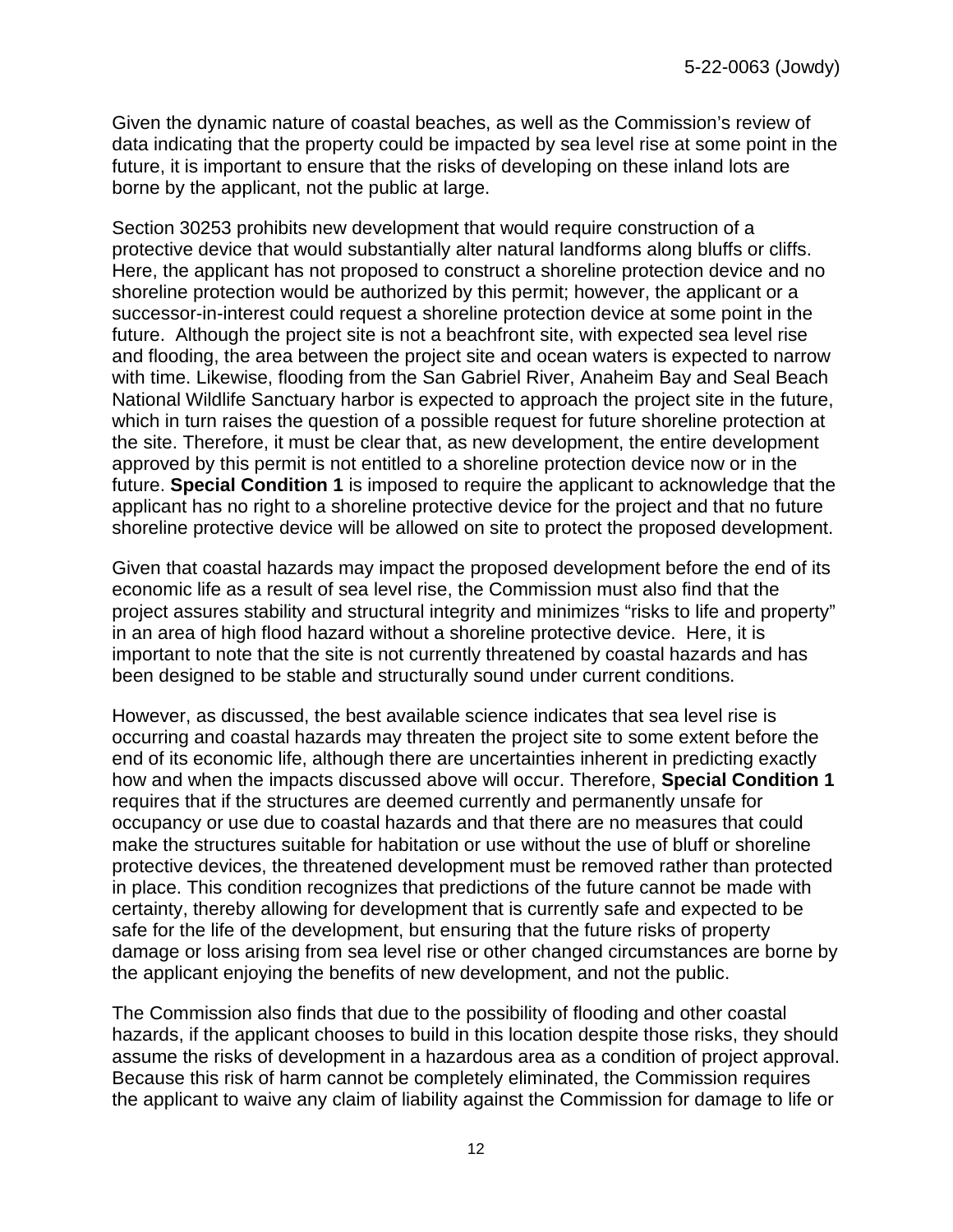property that may occur as a result of the permitted development. The applicant/ landowner's Assumption of Risk, Waiver of Liability and Indemnity, as required by **Special Condition 5**, requires awareness of the nature of the hazards which exist on the site, and that may adversely affect the stability or safety of the subject development, and will effectuate the necessary assumption of those risks by the applicant.

Since coastal processes are dynamic and structural development may alter the natural environment, future development adjacent to the beach could adversely affect future shoreline conditions if not properly evaluated. For this reason, the Commission imposes **Special Condition 6**, which states that any future improvements to the residences, garages, balconies, patios, roof decks, foundations, authorized by this permit, including but not limited to repair and maintenance identified as requiring a permit in Public Resources Section 30610(d) and Title 14 California Code of Regulations Sections 13250(b)(6) shall require an amendment from the Commission or shall require an additional coastal development permit from the Commission or from the applicable certified local government. This condition ensures that any future development on this site that may affect shoreline processes receives review under the Coastal Act (or future certified LCP) by the appropriate regulatory body.

The proposed development, as conditioned, is consistent with Section 30253 of the Coastal Act, which requires that risks to life and property be minimized, that stability and structural integrity are assured, and that proposed new development neither create nor contribute significantly to erosion, geologic instability, or destruction of the site or surrounding area. Approval of the project, as conditioned, also is consistent with the Commission's obligation to manage and protect public trust resources.

# <span id="page-12-0"></span>**C. Development**

The development is located within an existing developed area and, as conditioned, will be compatible with the character and scale of the surrounding area, has been designed to assure structural integrity, and will avoid cumulative adverse impacts on public access. Although the project site is not located adjacent to the ocean, it is within a lowlying coastal area that is vulnerable to coastal flooding hazards. Development which may require a protective device in the future cannot be allowed due to the adverse impact such devices have upon, among other things, public access, visual resources, and shoreline processes. To minimize the project's impact on shoreline processes, and to minimize risks to life and property, the development has been conditioned to require a drainage and runoff control plan to direct, treat, and minimize the flow of water offsite (**Special Condition 3**); prohibit construction of protective devices (such as a seawall) in the future (**Special Condition 1**); and to require that the landowner and any successorin-interest assume the risk of undertaking the development (**Special Condition 5**).

There are no public coastal views within the vicinity of the project site, so the project will not adversely impact coastal views. Given that the existing single-family residence is proposed to be replaced with another single-family residence, the project will also maintain the existing residential density onsite. Overall, the project is consistent with Section 30251 regarding community character and visual resources.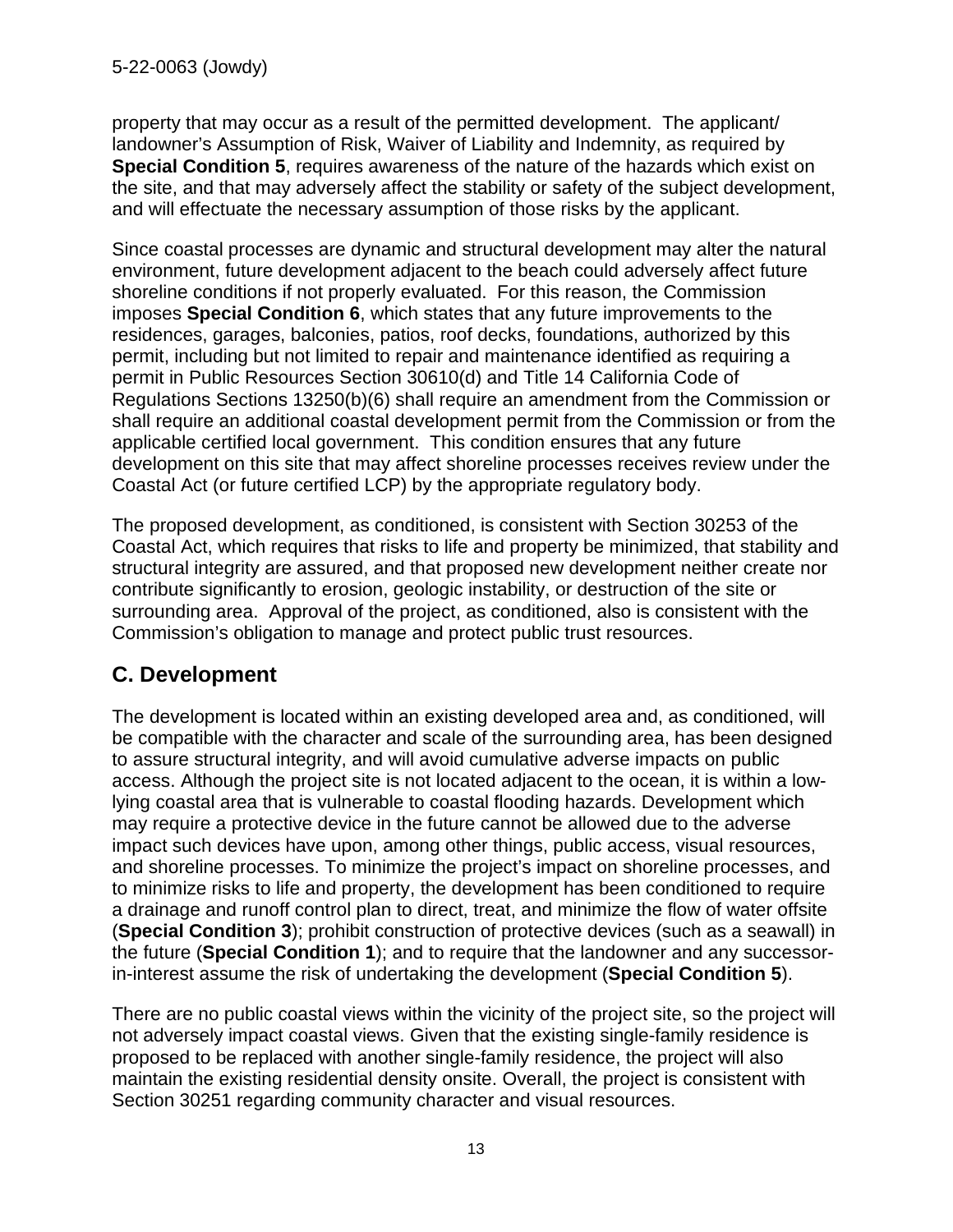As conditioned, the Commission finds that the proposed development conforms with Sections 30250, 30251, 30252, 30235, 30253, and the public access sections of the Coastal Act.

## <span id="page-13-0"></span>**D. Public Access**

Two vehicle parking spaces will be provided onsite and will be accessed through Marvista Avenue. The project does not propose any curb cuts along Marvista Avenue, so no public parking spaces will be impacted. The proposed residence adheres to the City's setback requirements and does not encroach onto the public right-of-way along Marvista Avenue. Therefore, the project is consistent with the Chapter 3 public access policies because it will not displace any public vehicle parking spaces that are used for coastal access.

As proposed, the proposed development will not have any new adverse impact on public access to the coast or to nearby recreational facilities. Thus, the proposed development conforms with Sections 30210 through 30214, Sections 30220 through 30224, and 30252 of the Coastal Act.

## <span id="page-13-1"></span>**E. Water Quality**

The proposed project has the potential to adversely impact the water quality of the nearby Pacific Ocean. Much of the pollutants entering the ocean come from land-based development. The Commission finds that it is necessary to minimize the cumulative adverse impacts on water quality resulting from incremental increases in impervious surface associated with additional development. The applicant has indicated that roof and surface runoff will be managed onsite through the use of downspouts, graded drainage swale, catch basins, and permeable landscaping to capture and filter runoff and direct excess waterflow to the public storm drains located along Marvista Avenue.

Landscaping on a lot to be improved with a new single family residence must consist of non-invasive and drought tolerant plants. For water conservation, any plants in the landscape plan should only be drought tolerant to minimize the use of water. In order to make sure that any onsite landscaping minimizes the use of water and the spread of invasive vegetation, the Commission imposes **Special Condition 2,** which imposes landscape controls that require that all vegetated landscaped areas shall only consist of native plants or non-native drought tolerant plants, which are non-invasive.

The Coastal Act requires protection of marine resources, including the protection of coastal waters by controlling runoff and preventing spillage of hazardous materials. Storage or placement of construction materials, debris, or waste in a location subject to erosion and dispersion or which may be discharged into coastal water via rain or wind would result in adverse impacts upon the marine environment that would reduce the biological productivity of coastal waters. For instance, construction debris entering coastal waters may cover and displace soft bottom habitat. Sediment discharged into coastal waters may cause turbidity, which can shade and reduce the productivity of foraging avian and marine species' ability to see food in the water column. In order to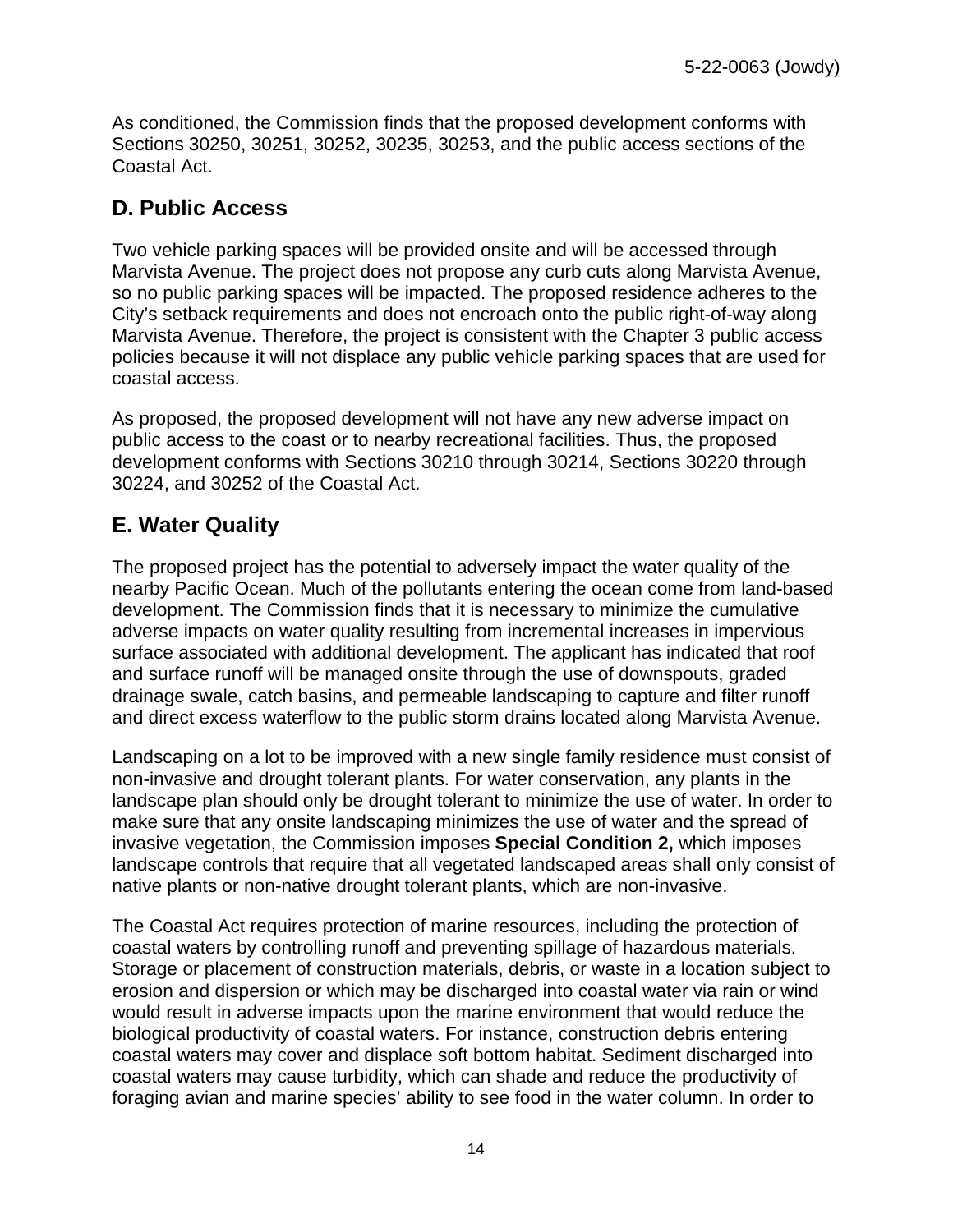avoid adverse construction-related impacts upon marine resources, the Commission imposes **Special Condition 4**, which outlines construction-related requirements to provide for the safe storage of construction materials and the safe disposal of construction debris. This condition requires the applicant to remove any and all debris resulting from construction activities within 24 hours of completion of the project. In addition, all construction materials, excluding lumber, shall be covered and enclosed on all sides, and stored as far away from a storm drain inlet and receiving waters as possible.

Therefore, the Commission finds that the proposed development, as conditioned, conforms with Sections 30230 and 30231 of the Coastal Act regarding the protection of water quality to promote the biological productivity of coastal waters and to protect human health.

## <span id="page-14-0"></span>**F. Deed Restriction**

To ensure that any prospective future owners of the property are made aware of the applicability of the conditions of this permit, the Commission imposes **Special Condition 7**, which requires that the property owners record a deed restriction against the property, referencing all of the above Special Conditions of this permit and imposing them as covenants, conditions and restrictions on the use and enjoyment of the Property. Thus, as conditioned, this permit ensures that any prospective future owner will receive notice of the restrictions and/or obligations imposed on the use and enjoyment of the land, including the risks of the development and/or hazards to which the site is subject, and the Commission's immunity from liability.

# <span id="page-14-1"></span>**G. Local Coastal Program**

Coastal Act section 30604(a) states that, prior to certification of a local coastal program ("LCP"), a coastal development permit can only be issued upon a finding that the proposed development is in conformity with Chapter 3 of the Act and that the permitted development will not prejudice the ability of the local government to prepare an LCP that is in conformity with Chapter 3. On July 28, 1983, the Commission denied the proposed City of Seal Beach Land Use Plan (LUP) as submitted and certified it with suggested modifications. The City did not act on the suggested modifications within six months from the date of Commission action. Therefore, pursuant to Section 13537(b) of Title 14 of the California Code of Regulations, the Commission's certification of the land use plan with suggested modifications expired. The LUP has not been resubmitted for certification since that time. However, the City received an LCP Grant from the Commission in 2016 and is working toward the completion of a sea level rise vulnerability assessment and Local Coastal Program update.

As conditioned, the proposed development is consistent with Chapter 3 of the Coastal Act. Approval of the project, as conditioned, will not prejudice the ability of the local government to prepare an LCP that is in conformity with the provisions of Chapter 3 of the Coastal Act.